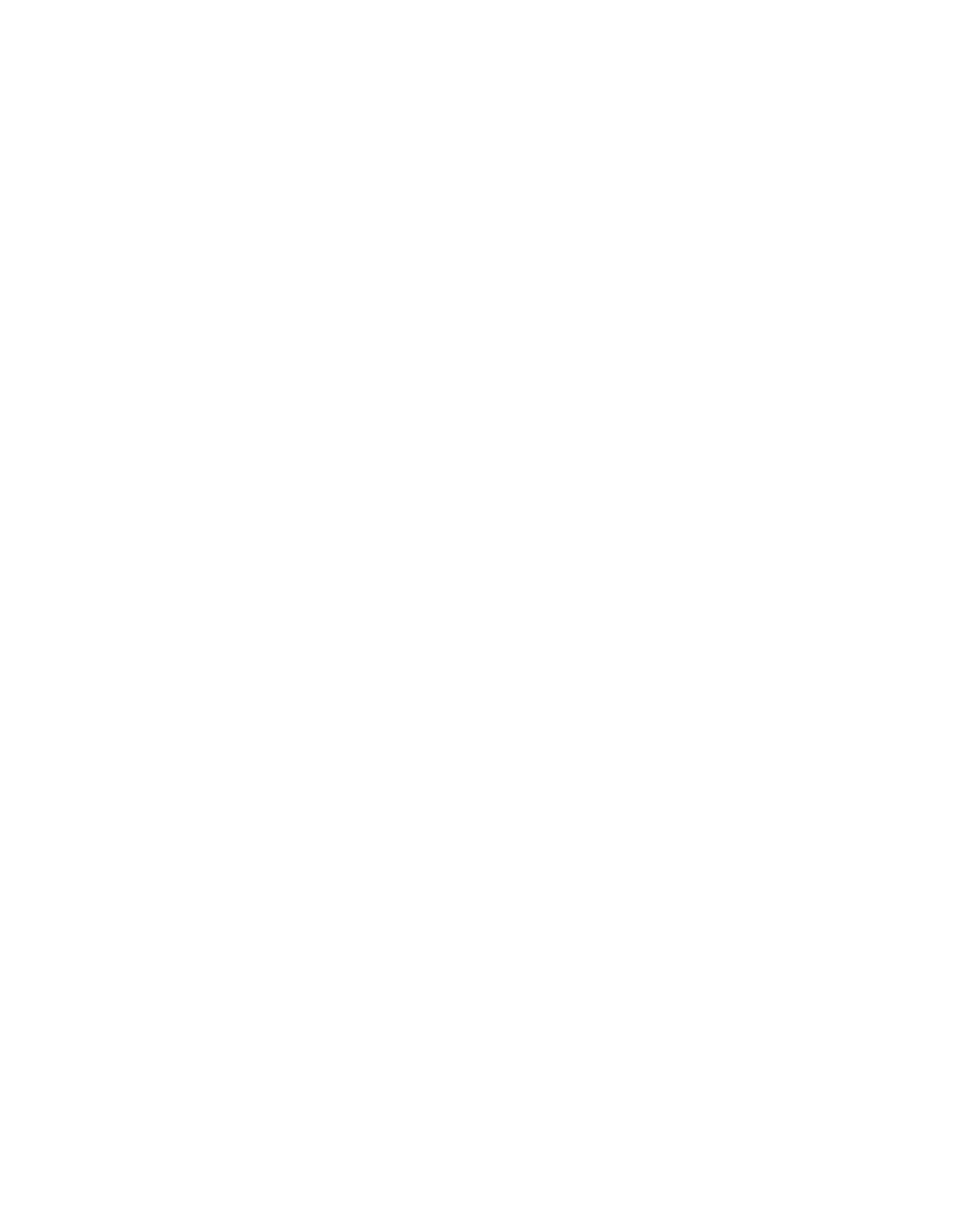Mr. Chairman, Ranking Member Wasserman Schultz, and Members of the Subcommittee, thank you for the opportunity to present the Congressional Budget Office's (CBO's) budget request.

CBO requests appropriations of \$45.7 million for fiscal year 2014. That amount represents an increase of \$1.6 million, or 3.7 percent, from the \$44.1 million (on an annualized basis) provided to CBO under the continuing resolution for fiscal year 2013.

The increase would enable CBO to support 235 fulltime-equivalent positions (FTEs), which would be roughly 7 percent less than the 254 FTEs funded in 2010 and in line with the FTEs funded between 2004 and 2008. The increase also would enable the agency to catch up on critical purchases of information technology (IT) and other items that are being deferred this year.

The proposed budget represents the amount that CBO believes will be necessary to avoid a further reduction in the information and analysis that the agency provides to the Congress. If CBO received a smaller amount of funding for 2014, the agency would need to reduce its number of FTEs further. For example, an appropriation of \$44.1 million would support only about 225 FTEs, on average, for the year, requiring the agency to shrink to about 220 FTEs by the end of the year. Those numbers are smaller than the number of FTEs being supported by the same funding this year because costs per FTE are increasing and purchases of IT and other items cannot continue to be deferred. Although CBO would continue to make every effort to serve the Congress as effectively as possible, cuts in staffing of that sort would unavoidably diminish the number and extent of estimates and other analyses that the agency could produce.

## **CBO's Funding History and Its Effects on Staffing and Output**

In a typical year, about  $9\overline{1}$  percent of CBO's budget represents compensation; another 6 percent is for IT equipment and services; and the remaining 3 percent goes to purchases of data, training, office supplies, and other items. As a result, the contours of CBO's budget and the staffing levels of the agency have been and will continue to be closely linked.

Between fiscal years 2002 and 2008, the number of authorized FTEs at CBO held between 232 and 235 (see [Figure 1\)](#page-3-0). During that period, CBO's budget generally rose slowly, as federal employees received salary increases and the cost of federal benefits increased.

For fiscal years 2009 and 2010, the Congress approved larger increases in CBO's budget to support a step-up in staffing. That step-up was intended primarily to increase the agency's ability to analyze potential changes in federal health care policy while maintaining its capacity to provide cost estimates and reports on other topics. In addition, some Members of Congress proposed a two-year supplemental appropriation for CBO in 2009, which the Congress approved. All told, CBO had sufficient funding for 254 FTEs in 2010.

However, constraints on CBO's funding (and on discretionary appropriations as a whole) caused the agency's staffing to shrink in fiscal years 2011 through 2013. The agency's appropriation for 2011 was roughly in line with the total amount available to the agency for 2010, and the appropriation for 2012 represented a 6 percent cut from the 2011 amount (see [Figure 2\)](#page-4-0). The agency's appropriation for 2013 under the continuing resolution represents a 0.6 percent increase (on an annualized basis) relative to the funding in 2012.

Thus, CBO's funding in 2013 under the continuing resolution—\$44.1 million—is nearly 6 percent below CBO's total funding in 2010—\$46.9 million. That cut, combined with small increases in average pay and rising costs of benefits and other items during the past three years, has required a drop in the number of FTEs to roughly the level seen before the step-up in 2009 and the deferral of critical purchases of IT equipment and services and other things.

CBO's temporarily higher staffing in 2009 through 2012 enabled the agency to engage in analyses of particularly complex issues and to provide substantially more estimates and other analyses to the Congress. Among the accomplishments that were facilitated by the increase in staffing were the following:

 Significant expansion of health care analysis, including greatly enhancing the agency's cutting-edge model of the nation's health insurance system and estimating the effects of dozens of proposals to fundamentally change that system;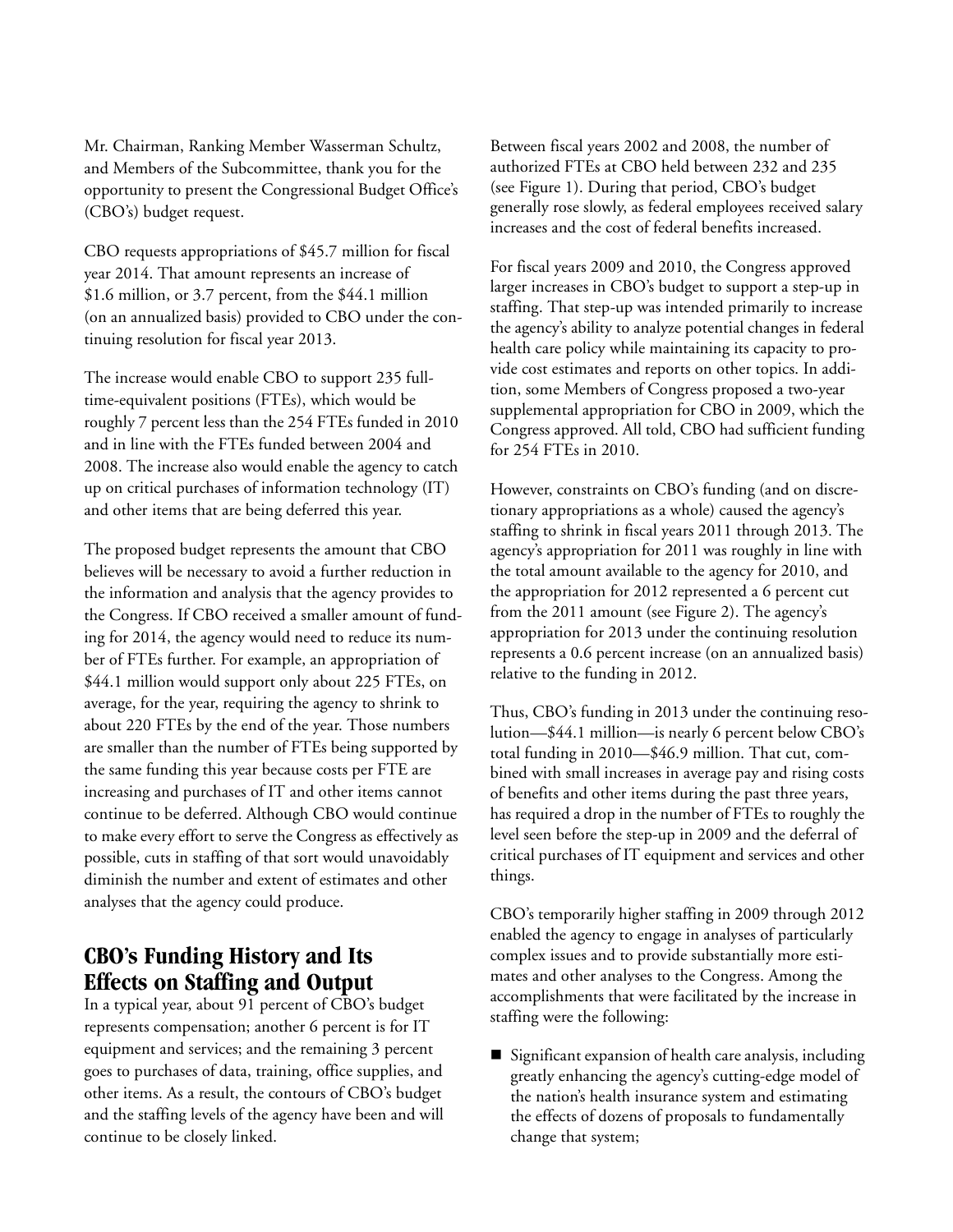

#### <span id="page-3-0"></span>**Figure 1.**



### **FTEs Authorized for Fiscal Years 2002 Through 2014**

- Substantial enhancement of financial analysis, including making estimates of the budgetary effects of the Troubled Asset Relief Program, the activities of Fannie Mae and Freddie Mac, and (on a fair-value basis) all major federal credit programs;
- Considerable improvement in modeling the economic effects of fiscal policy, including reviewing key parameters of the agency's models with outside experts and producing numerous estimates of the effects of proposed policy changes;
- $\blacksquare$  Issuance of several reports with options for changing transfer programs—including Disability Insurance, Supplemental Security Income, the Supplemental Nutrition Assistance Program, and unemployment insurance—and analysis of the effects of taxes and transfers on people's incentives to work;
- Significant gains in the transparency of CBO's analysis, including reports on the agency's estimates regarding oil and gas leasing, the compensation of federal workers, the impact of tax rates on the labor supply, and the effects of health care subsidies; and

■ Continued high quality of the agency's analysis of numerous other topics, including economic and budget projections, hundreds of formal cost estimates, and thousands of informal cost estimates.

### **CBO's Funding Request and Its Consequences for Staffing and Output**

In fiscal year 2014, CBO will continue its mission of providing objective, insightful, timely, and clearly presented budgetary and economic information to the Congress. To fulfill that mission, CBO requests \$45.7 million in funding—an increase of \$1.6 million (3.7 percent) from the \$44.1 million (on an annualized basis) provided under the continuing resolution for fiscal year 2013. That amount would allow CBO to return to the number of FTEs authorized between 2004 and 2008, which is still 7 percent below the peak in the authorized number reached in 2010. That amount of funding would also allow the agency to catch up on purchases of IT and other items that are being deferred this year, although spending on nonpay items would still be 15 percent less than the agency spent, on average, from 2008 through 2012.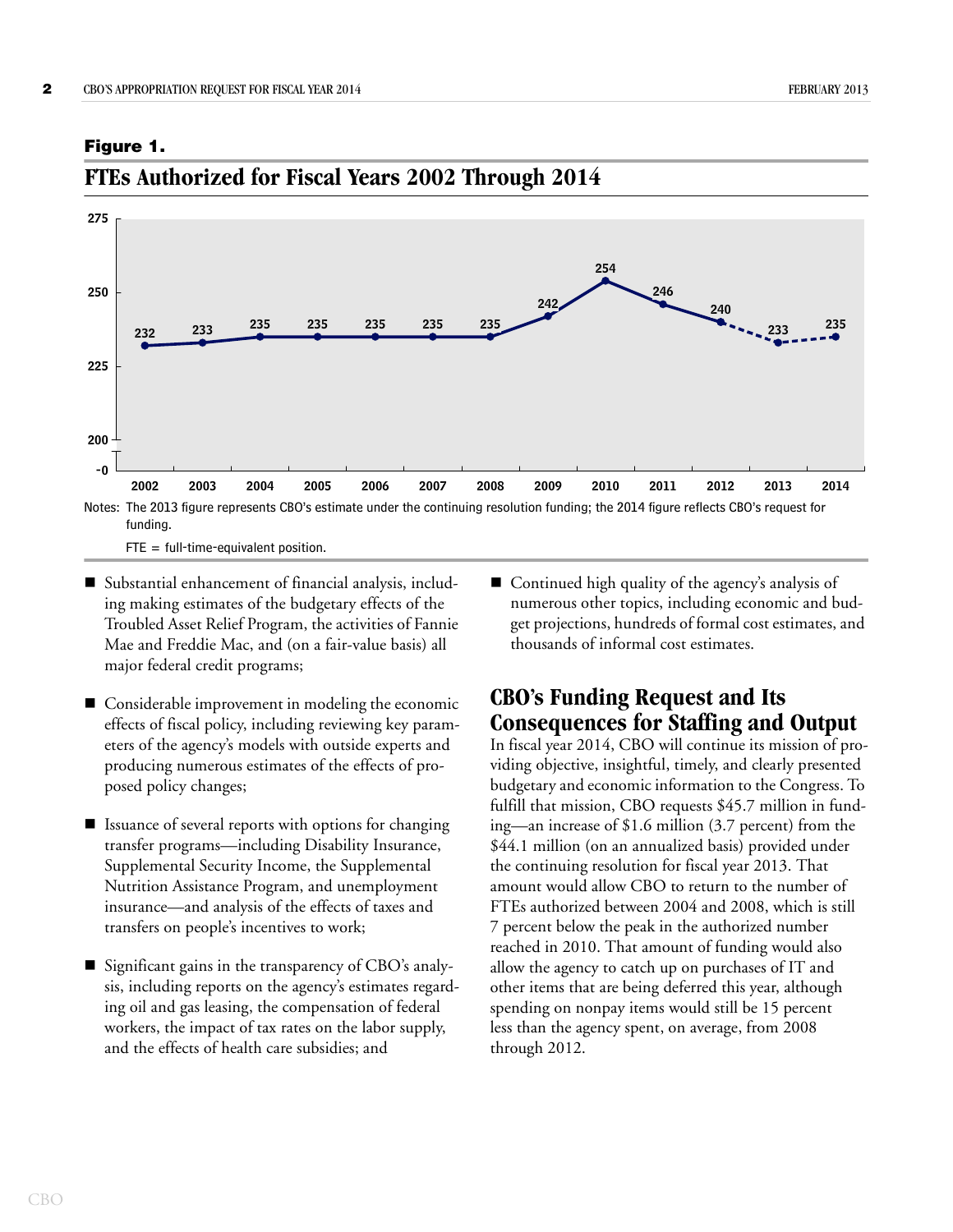#### <span id="page-4-0"></span>**Figure 2.**



#### **Funding for Fiscal Years 2009 Through 2014**

(Millions of dollars)

The requested amount of funding would allow CBO to provide the following estimates and other analyses to the Congress:

- Reports on the economic and budget outlook, analyses of the President's budget, long-term budget projections, and options for reducing budget deficits;
- Roughly 500 formal cost estimates, most of which will include not only estimates of federal costs but also assessments of the cost of mandates imposed on state, local, and tribal governments or the private sector;
- Thousands of preliminary, informal cost estimates, the demand for which is very high as committees seek to have a clearer picture of the budgetary impact of proposals and variants of proposals before they formally consider legislation;
- About 150 scorekeeping tabulations, including account-level detail for individual appropriation acts at all stages of the legislative process and summary tables showing the status of discretionary appropriations (by appropriations subcommittee) and running totals on a year-to-date basis; and

Roughly 80 analytical reports and other publications—generally required by law or prepared in response to requests from the Chairmen and Ranking Members of key committees—on a broad range of topics, including health care, policies for increasing economic growth and employment, energy policy, changes in benefit programs, infrastructure, defense policy, and the government's role in the financial system. $<sup>1</sup>$ </sup>

CBO expects that this anticipated volume of estimates and other analyses will fall considerably short of the number of Congressional requests. The increase in CBO's staffing set in motion several years ago has now been completely reversed, and it would not be reinstituted under this budget request. Meanwhile, the demands on CBO have not declined: The enactment of major health care legislation in 2010 has been followed by a large number of other proposals for changes in federal health care programs, and it has made the agency's analysis of many such proposals more complex. In addition, the duration of the economic downturn has generated great interest in the agency's economic forecasts and in policies that might

<sup>1.</sup> In each of the past few years, CBO has produced nearly 100 analytical reports and other publications. However, the cutback in staffing that has occurred since 2010 means that the agency expects to publish fewer reports in the future.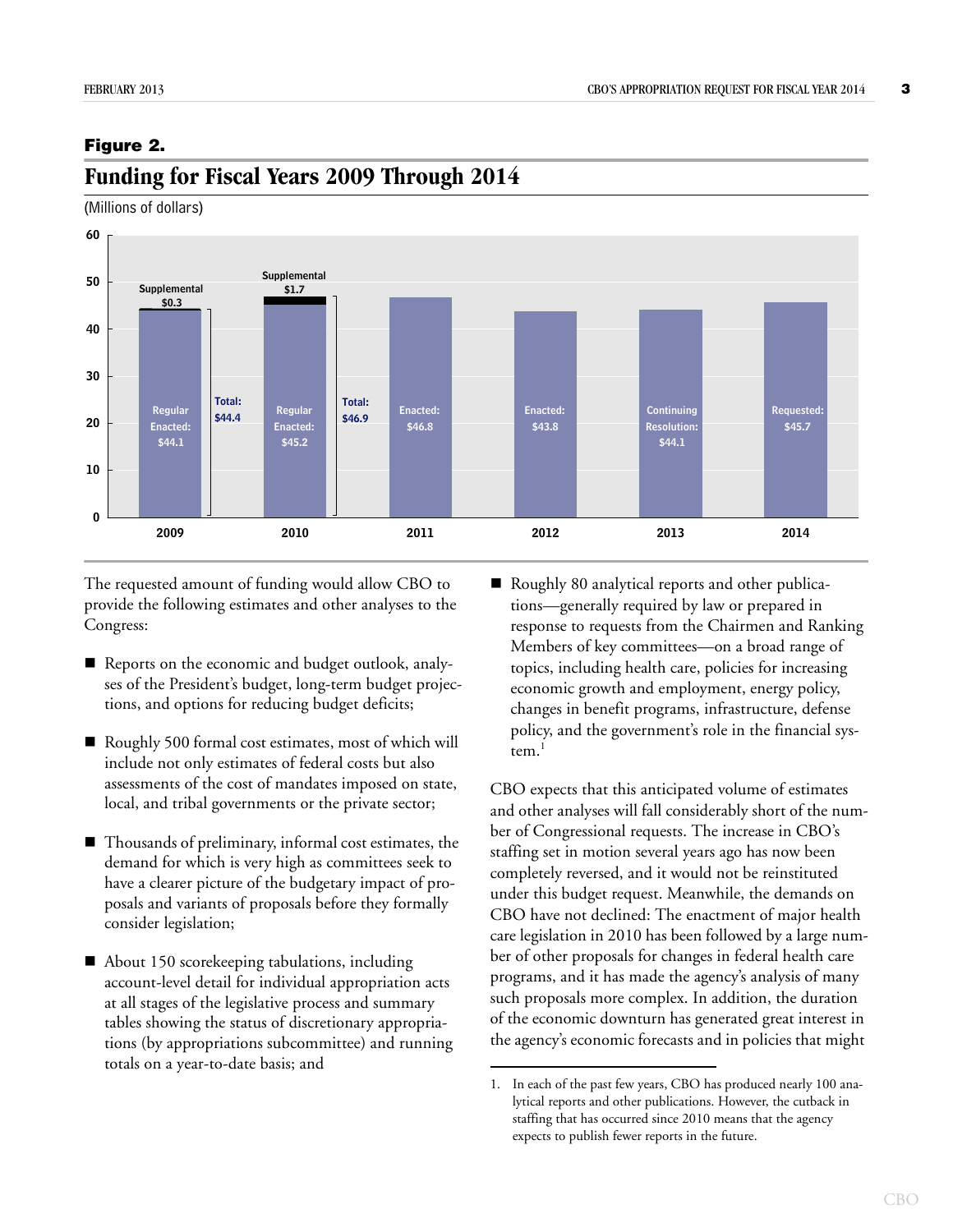boost economic growth and employment in the near term and the longer term. Moreover, the surge in federal debt and the high level of projected deficits have led to ongoing Congressional efforts to enact fundamental changes in spending and tax policies, which have strained the agency's resources in many areas.

As a result, even if the requested amount of funding is provided for fiscal year 2014, CBO expects that it will continue to be unable to analyze many legislative proposals that are sent to it by Members of Congress, to promptly complete all of the in-depth analyses of issues that are requested by committees, and to improve its modeling as much as would be desirable to capture the many channels through which legislative proposals can affect the federal budget and the economy. CBO regularly consults with committees and Congressional leadership to ensure that its limited resources are focused on the work that is of highest priority to the Congress.

If the funding provided to CBO for 2014 fell short of the requested amount, then the agency's ability to satisfy Congressional demands would be weakened further. For example, if CBO's appropriation equaled the (annualized) amount provided by the continuing resolution for 2013, the agency would need to reduce its FTEs to about 225, on average, for the year. That number is smaller than what can be supported by that same funding this year because costs per FTE are increasing and purchases of IT and other items cannot continue to be deferred in the coming year. Moreover, because the agency would begin the fiscal year with a larger number of FTEs, averaging 225 FTEs for the year would require cutting FTEs to about 220 by year-end. By comparison, the agency has had more than 225 FTEs in nearly every year since the mid-1990s. Thus, if the funding provided to CBO for 2014 was significantly less than the requested amount, the agency would become smaller than it has been for any sustained period in more than 15 years.

Although CBO would do its best to minimize the impact on the Congress of a drop in staffing, a further decline from the current level would inevitably lead to a reduction in the number and extent of estimates and other analyses that CBO could provide. Depending on future staffing levels, CBO, in consultation with the Congress, might need to make some or all of the following changes:

■ Scale back some regular products—by, for instance, producing the long-term budget outlook less often

than annually (and thereby returning to the less frequent cycle that had been in place before the past few years);

- Limit further the number of alternative legislative proposals for which estimates can be provided to committee staff on a timely basis;
- Limit the number of estimates of the long-term effects of policies, especially the effects of changes in health care programs on the budget and on beneficiaries;
- Delay estimates of alternative approaches to controlling federal health care spending, including the effects of restructuring payments to providers in the fee-forservice portion of Medicare and of converting Medicare to a defined-contribution system;
- Defer indefinitely analysis that the agency has just begun of the effects of changes in payments to health care providers—under current law and legislative proposals—on the amount and nature of health care that is received;
- Delay or limit estimates of the cost of federal credit programs on a fair-value basis;
- Limit analysis of the macroeconomic effects of changes in fiscal policy, including tax reform and alternative ways of reducing projected federal debt;
- Delay improvements in the agency's estimates of the effects of tax and transfer programs on people's participation in the labor force and on earnings;
- Defer indefinitely analysis of some key international economic issues, such as the implications that globalization and expanding foreign economies have for U.S. policy;
- Limit analysis of the implications of cuts in the defense budget for the capabilities of the armed forces;
- Delay analysis of policies to promote long-term economic growth and income mobility; and
- Limit opportunities for training and other professional development for CBO staff, which would hinder the agency's ability to attract and retain a highly skilled workforce.